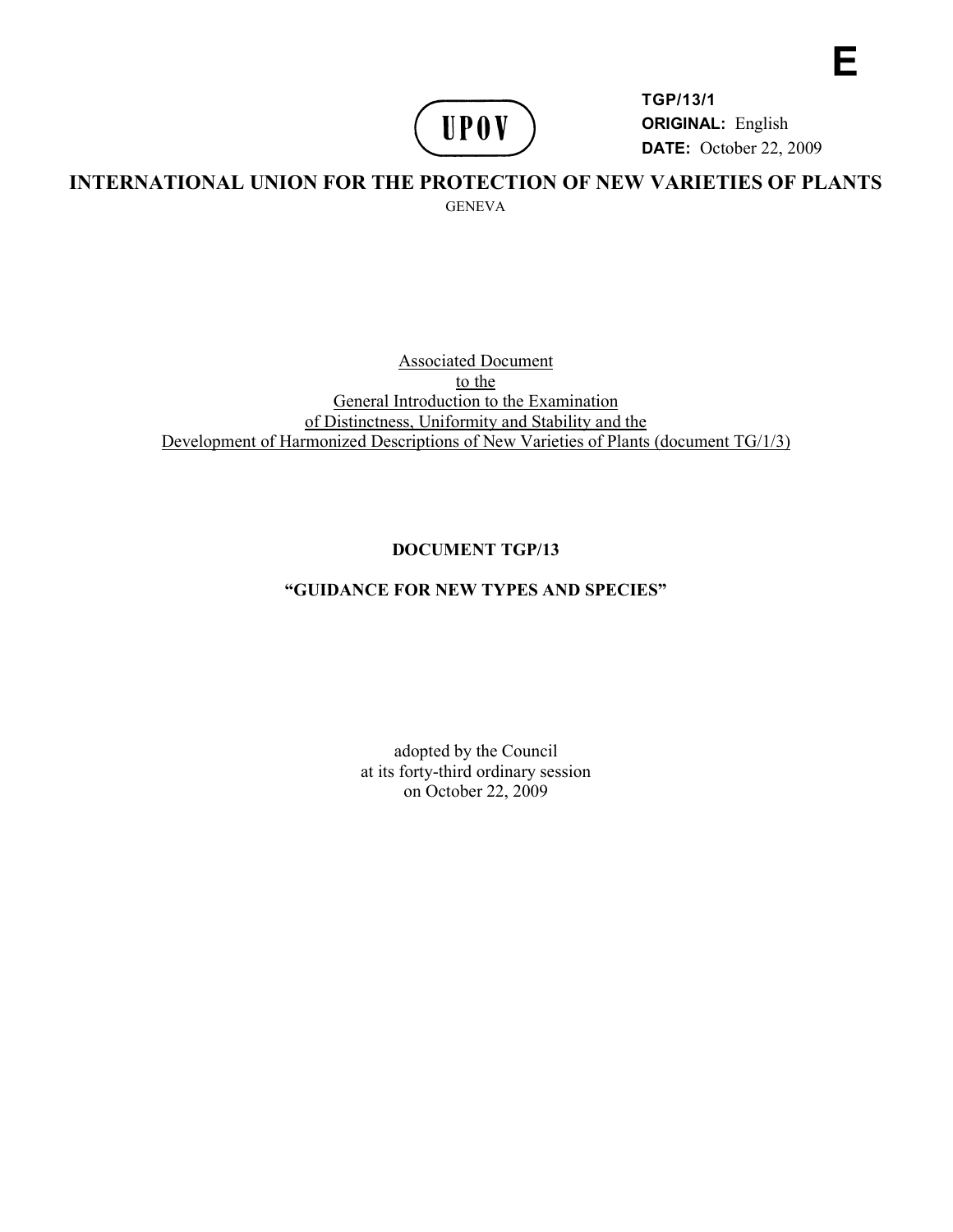# $TGP/13/1$ page 2

# **TABLE OF CONTENTS**

#### PAGE

| $\mathbf{1}$ .   |     |  |  |
|------------------|-----|--|--|
| $\overline{2}$ . |     |  |  |
|                  | 2l  |  |  |
|                  | 2.2 |  |  |
|                  | 23  |  |  |
|                  | 2.4 |  |  |
|                  | 2.5 |  |  |
|                  | 2.6 |  |  |
|                  | 2.7 |  |  |
| 3 <sub>1</sub>   |     |  |  |
|                  | 3.1 |  |  |
|                  | 3.2 |  |  |
|                  | 3.3 |  |  |
|                  | 3.4 |  |  |
|                  | 3.5 |  |  |
|                  | 3.6 |  |  |
|                  | 3.7 |  |  |
| $\overline{4}$   |     |  |  |
|                  | 4.1 |  |  |
|                  | 4.2 |  |  |
|                  | 4.3 |  |  |
|                  | 4.4 |  |  |
|                  | 4.5 |  |  |
|                  | 4.6 |  |  |
|                  | 4.7 |  |  |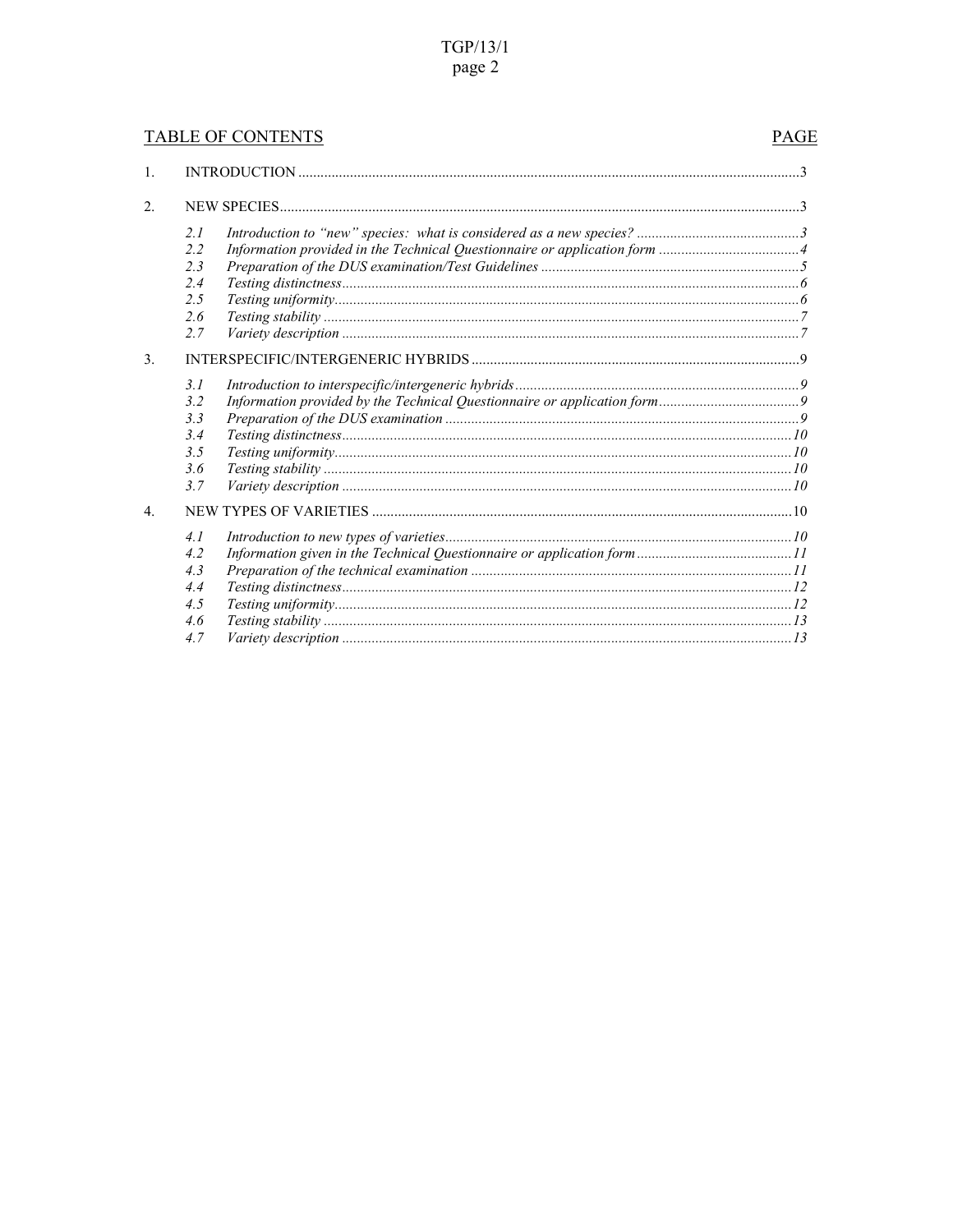#### **1. INTRODUCTION**

1.1 The 1991 Act of the UPOV Convention requires that its provisions are, within a specified time, applied to all plant genera and species. Testing authorities, especially in relation to ornamental plants, can often be faced with applications for varieties which represent the first application for protection within a plant genus or species.

1.2 As a result of advances in plant breeding, new types of varieties and novel interspecific or intergeneric hybrids continue to be developed.

1.3 This document seeks to provide general guidance for the examination of DUS (the "DUS test") of varieties with the background described above. It considers new species, novel interspecific or intergeneric hybrids and new types of varieties, each being reviewed with respect to the points that need particular attention for organizing the DUS test and providing a variety description. The starting point in each section of this document is the information provided in the Technical Questionnaire or application form, which is of particular importance given the lack of DUS testing experience for the varieties concerned.

# **2. NEW SPECIES**

#### **2.1 Introduction to "new" species: what is considered as a new species?**

2.1.1 A new species is considered to be a species of which the authority responsible for the DUS test has no, or very little, previous experience. This situation covers various possibilities that might be considered as new species, including:

(a) species for which there have been no previous applications for protection and/or no DUS testing has been performed by the authority concerned;

(b) species for which there have been no previous applications for protection within UPOV; and

(c) species which have not previously existed (e.g. intergeneric and interspecific hybrids).

2.1.2 For many species, synonyms exist. As a first step, the botanical name should be checked in the GENIE database *[web address to be provided],* to see if there are other botanical names associated with the relevant UPOV code. The GENIE database, or document TGP/5/1 "Experience and Cooperation in DUS testing": Section 9: List of Species in Which Practical Knowledge has Been Acquired or for Which National Test Guidelines Have Been Established (TGP/5/1 Section 9), can also identify if any other members of the Union have practical experience of DUS testing for the species concerned. In cases where there is no UPOV code, the Office of the Union should be notified in order that an appropriate UPOV code can be created. In the absence of a UPOV code for the species, it is useful to check in the GRIN database<sup>1</sup> or other relevant sources in order to find the appropriate botanical classification and to check for synonyms which may not be included in the

 $\overline{a}$ <sup>1</sup> USDA, ARS, National Genetic Resources Program. *Germplasm Resources Information Network - (GRIN)* [Online Database]. National Germplasm Resources Laboratory, Beltsville, Maryland. URL: *http://www.ars-grin.gov/cgi-bin/npgs/html/taxfam.pl* (February 8, 2006).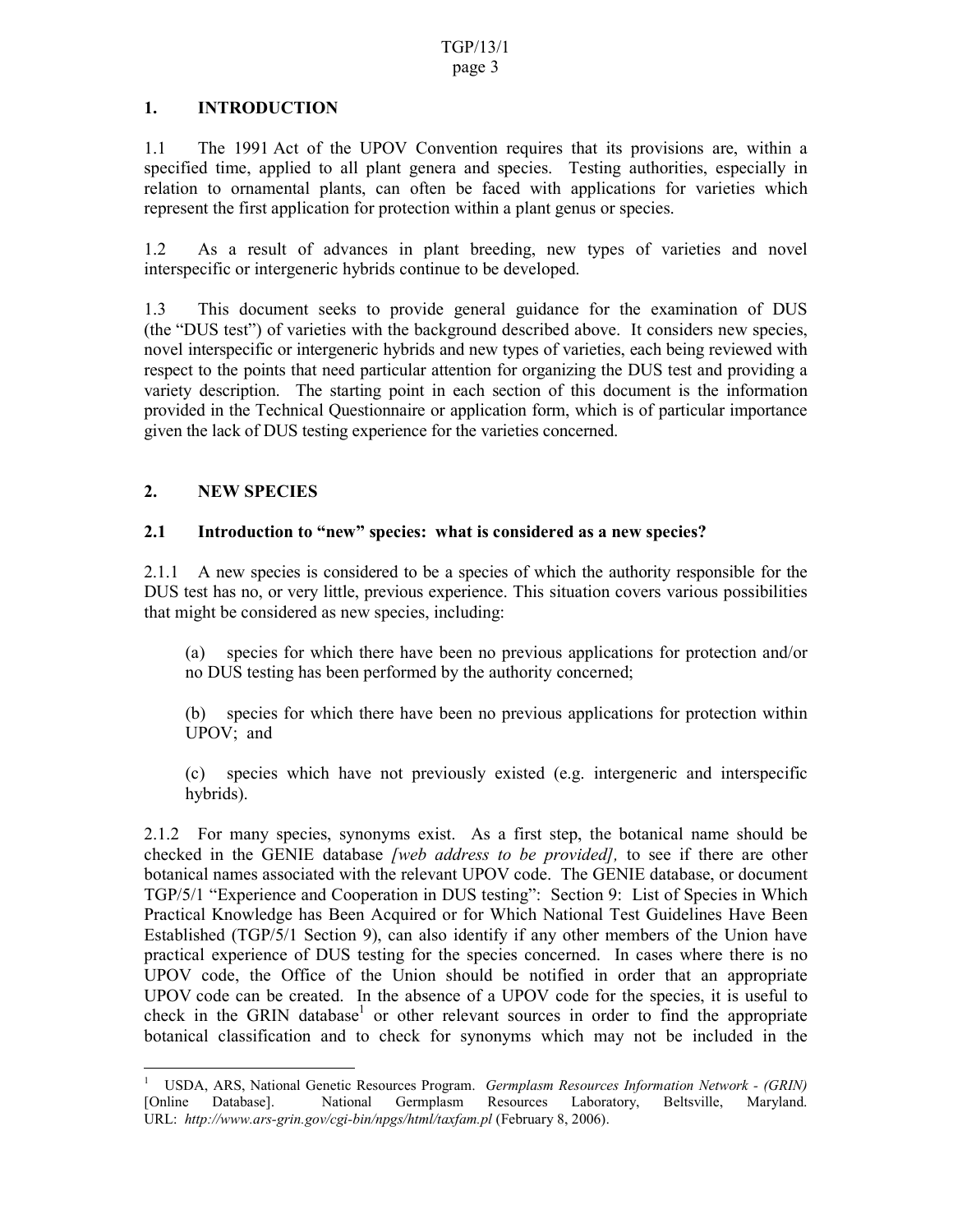GENIE database. In cases of doubt (e.g. where there has been reclassification within genera), the allocation of the UPOV code may also play a significant role in identifying the appropriate botanical classification of the application(s).

2.1.3 It may be necessary to ensure that a claimed new type of variety (e.g. inter-specific hybrid) is indeed a new type for the purposes of distinctness. Document TGP/4/1, Section 2 "Constitution of Variety Collections" explains some factors to be taken into account when establishing a collection of varieties of common knowledge ("variety collection") which are relevant for the examination of distinctness of candidate varieties. For example, document TGP/4/1, Section 2.2.1.1 explains that "A variety collection may encompass a whole species, or more than one species if there are interspecific hybrids, or may be limited to a subspecies or to types of varieties or groups of varieties within a species or subspecies. [...]". The use of the variety collection to select varieties to be included in the growing trial or other tests, is addressed in document TGP/9 "Examining Distinctness" (document TGP/9/1), Section 2: Selecting Varieties for the Growing Trial.

## **2.2 Information provided in the Technical Questionnaire or application form**

2.2.1 A Technical Questionnaire for the genus or species concerned might not be available. In cases where a Technical Questionnaire does not exist, the standard Technical Questionnaire provided in document TGP/7: Annex 1 "TG Template", Chapter 10, can be used as a basis to obtain relevant information from the breeder. This section highlights the importance of the information obtained from the breeder of the candidate variety.

2.2.2 The Technical Questionnaire (see TGP/7/1 Annex I: TG template) or application form is a valuable initial source of information, so it is of paramount importance that it is completed accurately and in full: in completing the Technical Questionnaire or application form, the breeder has a first, important role to play, by providing information on the origin, breeding background, maintenance and reproduction of the variety and a preliminary description of the most important characteristics. Information is often provided on the most similar varieties to the candidate variety which can be useful for confirming the descriptive information given for grouping purposes and can also be used to direct the authority towards the most appropriate varieties for inclusion in the DUS test. There might be also a need to ask the breeder for more information concerning the genus or species to which the variety belongs. It is advisable to verify the information supplied by the breeder concerning the candidate variety and the most similar varieties. This can be done in a preliminary examination of DUS test material, or during the growing trial as soon as the essential descriptive characteristics of the new candidate variety have been determined.

2.2.3 For a candidate variety which is declared to have been "discovered and developed", details about this discovery and development should be provided.

2.2.4 The breeder should clearly specify the growing conditions of the variety.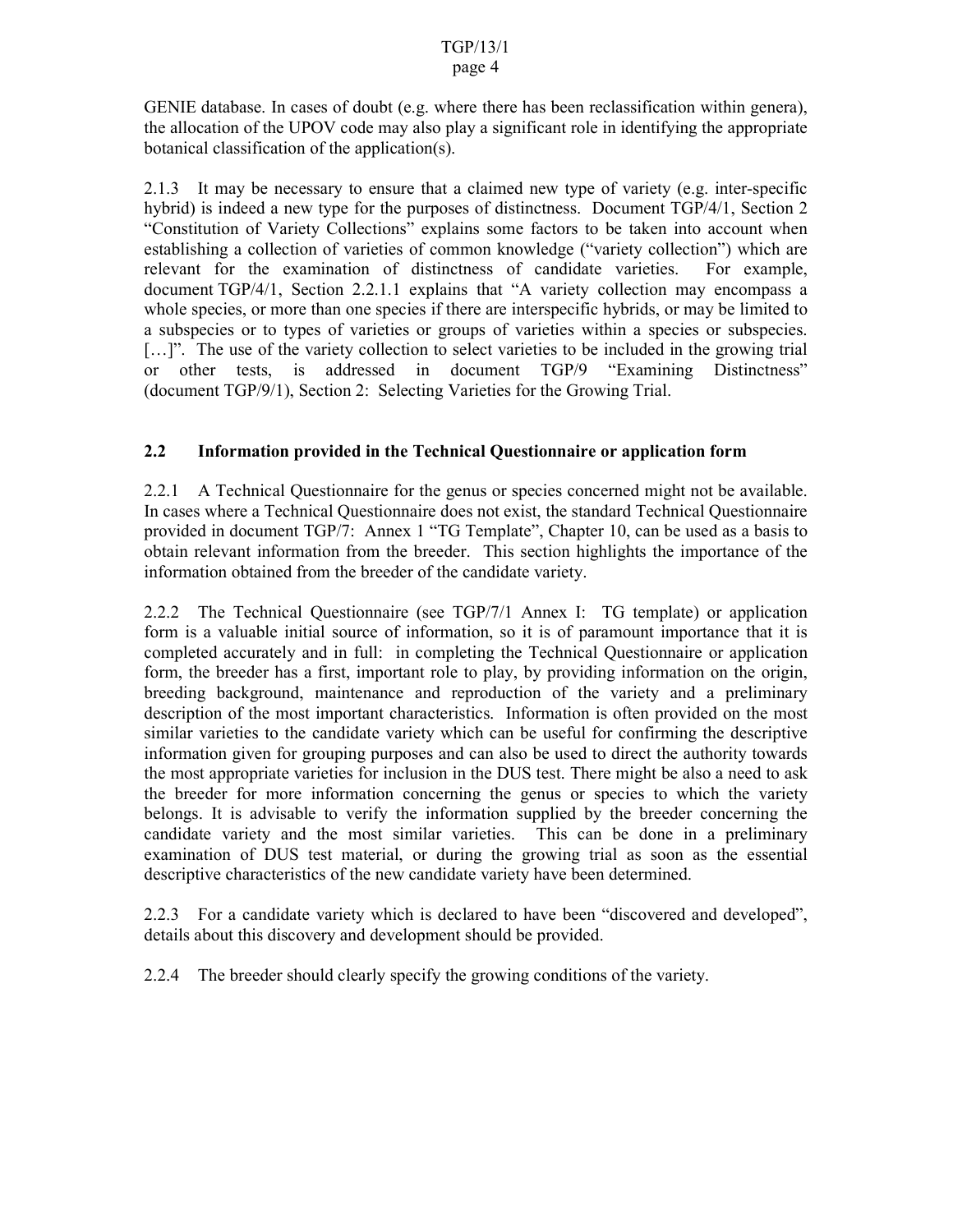#### **2.3 Preparation of the DUS examination/Test Guidelines**

2.3.1 As explained above, an authority may receive an application for a variety of a species of which they have no previous experience. In that situation, the first step should be to determine whether UPOV Guidelines for the Conduct of Tests for Distinctness, Uniformity and Stability (Test Guidelines) exist. The list of Test Guidelines can be found at *http://www.upov.int/en/publications/tg-rom/index.html* and relevant Test Guidelines will also be indicated in the GENIE database. If there are no Test Guidelines, a search should be made in TGP/5 Section 9 or the GENIE Database to identify if other members of the Union have practical experience of DUS testing in the species concerned. If this is unsuccessful, it will be necessary to establish an appropriate protocol for the DUS test. The use of Test Guidelines of a similar species and close cooperation with the breeder can help in the development of an appropriate protocol.

2.3.2 For the preparation of an individual authority's guidelines for the conduct of tests for distinctness, uniformity and stability (authority test guidelines) in the absence of Test Guidelines, guidance on the key issues to be addressed is provided in the General Introduction (document TG/1/3, see Chapter 9: Conduct of DUS Testing in the Absence of Test Guidelines) and in document TGP/7/1 "Development of Test Guidelines" and it may also be helpful to discuss the guidelines with neighboring countries or countries which have experience in DUS testing in this or similar species. It should be noted that, for the first applications of a new species, it might not be possible and necessary to develop guidelines with all details foreseen in document TGP/7/1. The DUS testing for a new species and for new variety types does not differ in principle from the testing of any variety. The difference is in the level of testing experience and the details known about that new species.

2.3.3 Before testing begins, it is important to learn as much about the new species as possible and to collect relevant information. The breeder, in addition to the information he provides in the Technical Questionnaire or application form, is the first source of information. Furthermore, the breeder can be requested to submit plant material of parent varieties, however, this is not always possible. In this case other sources of plant material should be explored. Possible other sources of information include botanical literature, trade and industry publications, trade catalogues, information available on the internet, national research institutes, amateur plant collectors and botanical gardens. Knowledge of the growing conditions is important information and sometimes, taking into account particular growing conditions, it might be more efficient or even necessary to organize the testing at the premises of the breeder. Information concerning such an approach can be found in TGP/6 "Arrangements for DUS Testing".

2.3.4 Once an authority has acquired experience in testing a particular species, it should communicate this to the Office of the Union for updating the list of genera and species for which authorities have practical experience in the examination of Distinctness, Uniformity and Stability (document TGP/5 Section 9). Where considered appropriate, according to the factors for prioritizing the commissioning of Test Guidelines set out in TGP/7 "Development of Test Guidelines", Section 2, proposals may be made for the development or revision of Test Guidelines.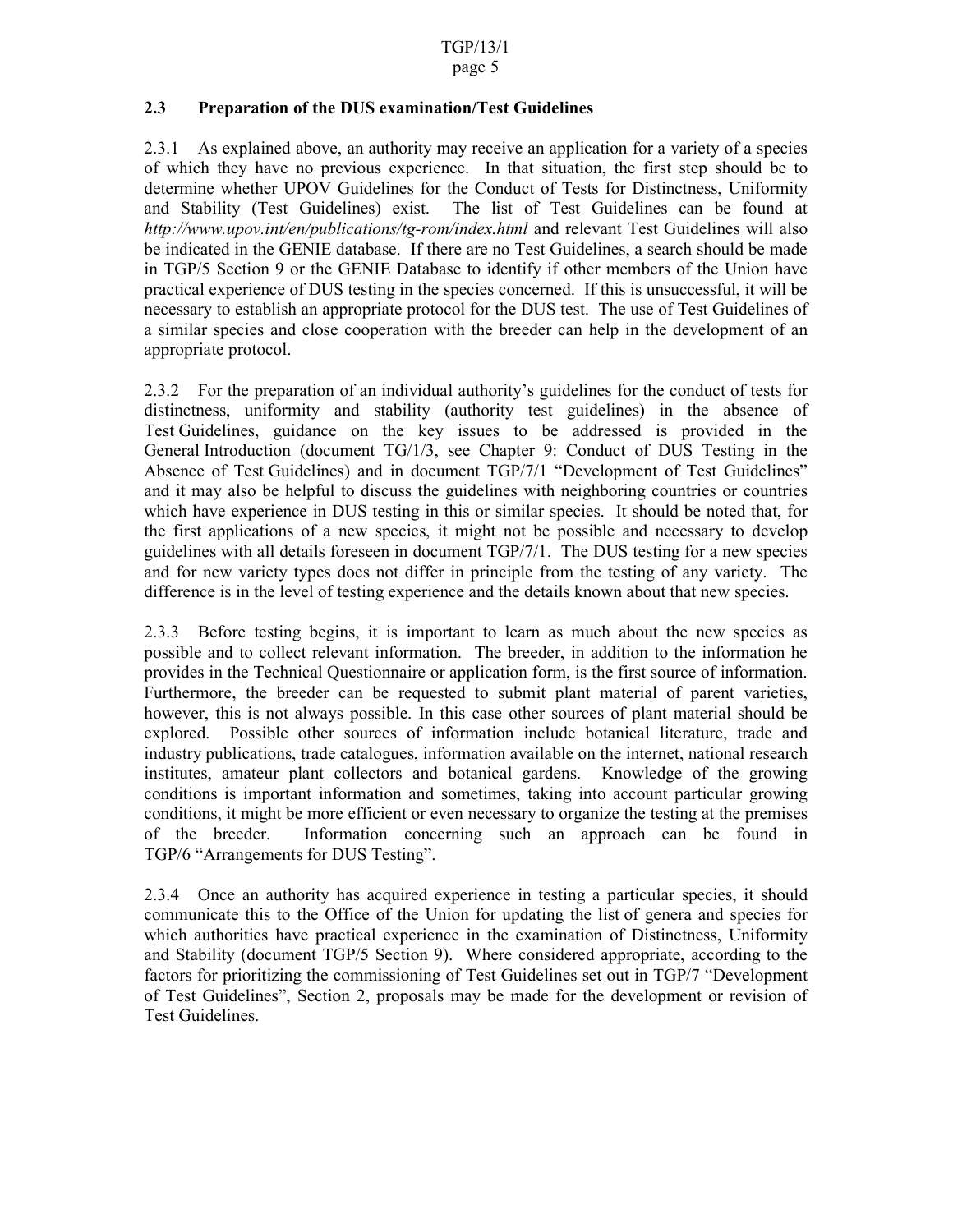#### **2.4 Testing distinctness**

2.4.1 For the purposes of distinctness, it is necessary to examine if a new candidate variety is clearly distinguishable from all other varieties whose existence is a matter of common knowledge ("varieties of common knowledge"). The General Introduction (document TG/1/3), Section 5.2 "Varieties of Common Knowledge", provides guidance on the criteria for "variety" and on aspects which establish "common knowledge". The selection of varieties of common knowledge for inclusion in the growing trial for comparison with a candidate variety is an important step in the DUS examination and guidance is provided in documents TGP/4 "Constitution and Maintenance of Variety Collections" and TGP/9 "Examining Distinctness".

2.4.2 It may be useful to consider information on the breeding origin of the candidate variety to gain further background knowledge about the new species. The breeding origin of a variety might provide information on the existence of varieties of common knowledge. It would be useful therefore to contact the authorities in the country of the botanical origin and/or the country of breeding to try to obtain relevant information. It should always be assumed that there are varieties of common knowledge until clear evidence is determined to the contrary. Guidance is available with respect to varieties of common knowledge in TGP/4 and TGP/9. The following scenarios illustrate some considerations with regard to varieties of common knowledge, whilst recognizing that each situation should always be considered on a case-by-case basis:

(i) a variety obtained by propagation from a plant, originating from a population in the wild, of a species not in cultivation. In such a case, if the population(s) in the wild does not (do not) meet the definition of a variety according to Article 1(vi) of the 1991 Act of the UPOV Convention it is possible that there are no varieties of common knowledge;

(ii) a variety obtained by propagation from a plant in a population of a species which is in commercial production. In such a case, if the population(s) in commercial production does not (do not) meet the definition of a variety according to Article 1(vi) of the 1991 Act of the UPOV Convention the chance that there are varieties of common knowledge is rather low.

2.4.3 For further information on the determination of distinctness in various crop types, reference should be made to document TGP/9, "Examining Distinctness", and to individual Test Guidelines.

#### **2.5 Testing uniformity**

2.5.1 Article 8 of the UPOV Convention states that a "variety shall be deemed to be uniform if, subject to the variation that may be expected from the particular features of its propagation, it is sufficiently uniform in its relevant characteristics".

2.5.2 The General Introduction (document TG/1/3: Section 6.4) states that "where all the plants of a variety are very similar, and in particular for vegetatively propagated and self-pollinated varieties, it is possible to assess uniformity by the number of obviously different plants – "off-types" – that occur. However, where the range of variation within a variety is larger, because of the features of its propagation, and in particular for cross-pollinated, including synthetic, varieties, the plants are not all very similar and it is not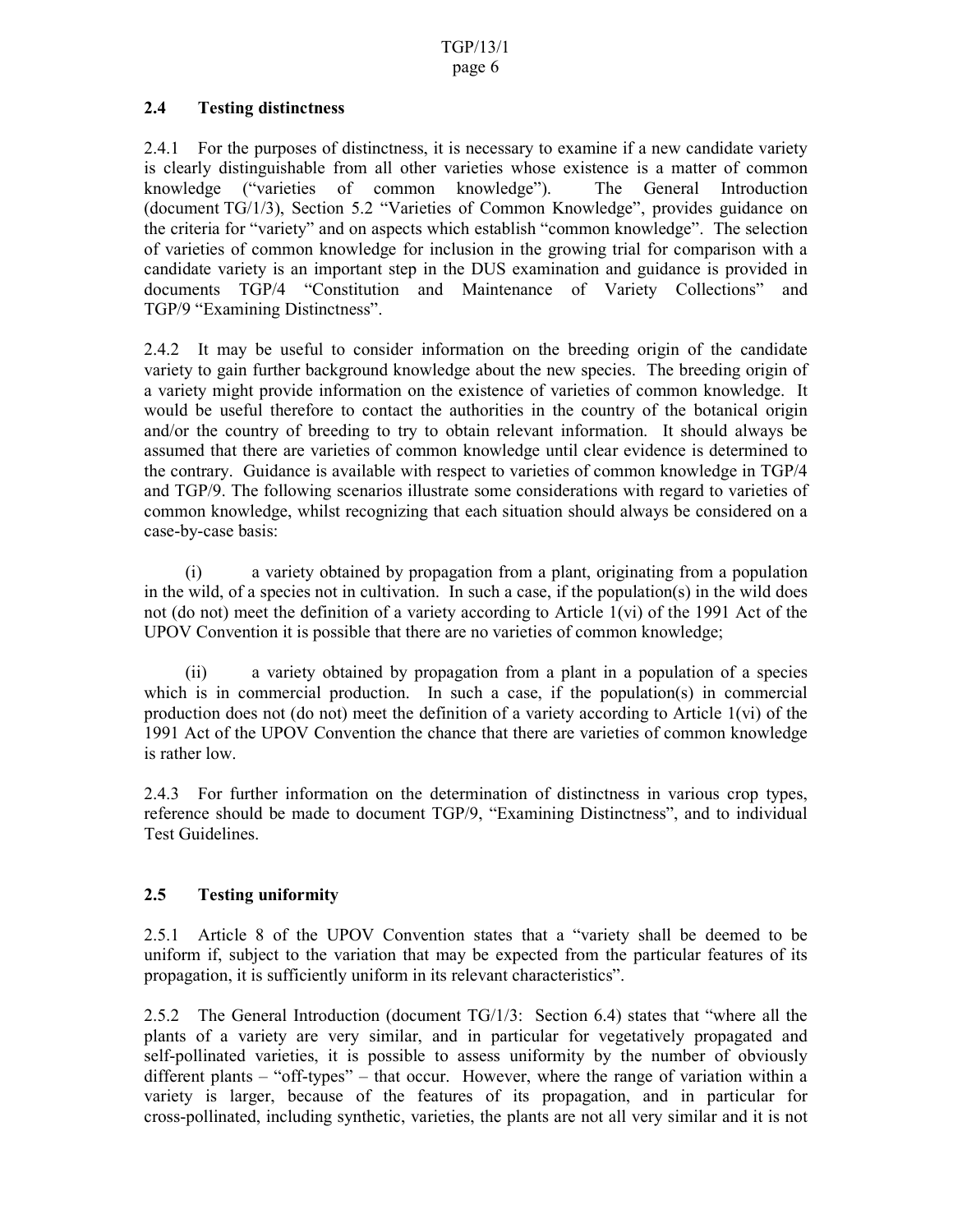#### TGP/13/1

#### page 7

possible to visualize which plants should be considered as atypical or "off-types". In this case the uniformity can be assessed by considering the overall range of variation, observed across all the individual plants, to determine whether it is similar to comparable varieties".

2.5.3 The question of how uniformity can be assessed arises if the new variety is the first in a new species and, in particular, if there are no comparable varieties. The level of uniformity required for a candidate variety may sometimes be based upon past experience of what is known to be attainable by the breeding method used and has been shown to have been successful in the maintenance and multiplication of varieties of a similar type in other related species. Information on the setting of uniformity standards, including those for new types and species, is provided in document TGP/10 "Examining Uniformity", Section 4 "Uniformity Assessment on the Basis of Off-Types" and Section 5 "Uniformity Assessment on the Basis of Standard Deviations".

# **2.6 Testing stability**

Guidance on testing stability is provided in the General Introduction (document  $TG/1/3$ ).

## **2.7 Variety description**

2.7.1 Chapter 4.3 of the General Introduction states that in order "to enable varieties to be tested and a variety description to be established, the range of expression of each characteristic in the Test Guidelines is divided into a number of states for the purpose of description, and the wording of each state is attributed a numerical note".

2.7.2 In the case of the examination of a candidate variety of a new species a description might be developed according to the botanical and the chronological order of plant characteristics described in document TGP/7, "Development of Test Guidelines", Annex 3, Guidance Note GN26. Relevant publications, including descriptions of the wild species in botanical literature, might serve as a basis to prepare such a description and provide information on the possible variation present within the species. Examples of relevant literature include:

Bioversity International (formerly IPGRI): the list of available descriptors is provided at *http://www.bioversityinternational.org/Themes/Germplasm\_Documentation/Crop\_ Descriptors/index.asp*

The new Royal Horticultural Society dictionary of Gardening, A. Huxley, M. Griffiths, M. Levy, 1999, Macmillan Reference Ltd, London, UK, ISBN: 0-333-770188 (paperback version, 4 volumes).

Hortica, color cyclopedia of garden flora and indoor plants, Alfred Byrd Graf, 1992, Roehrs Company, Rutherford, NJ, USA, ISBN: 0-911266-25-9.

Exotica, pictorial cyclopedia of exotic plants, Alfred Byrd Graf, 1982, Roehrs Company, Rutherford, NJ, USA, ISBN: 0-911-266-19-4.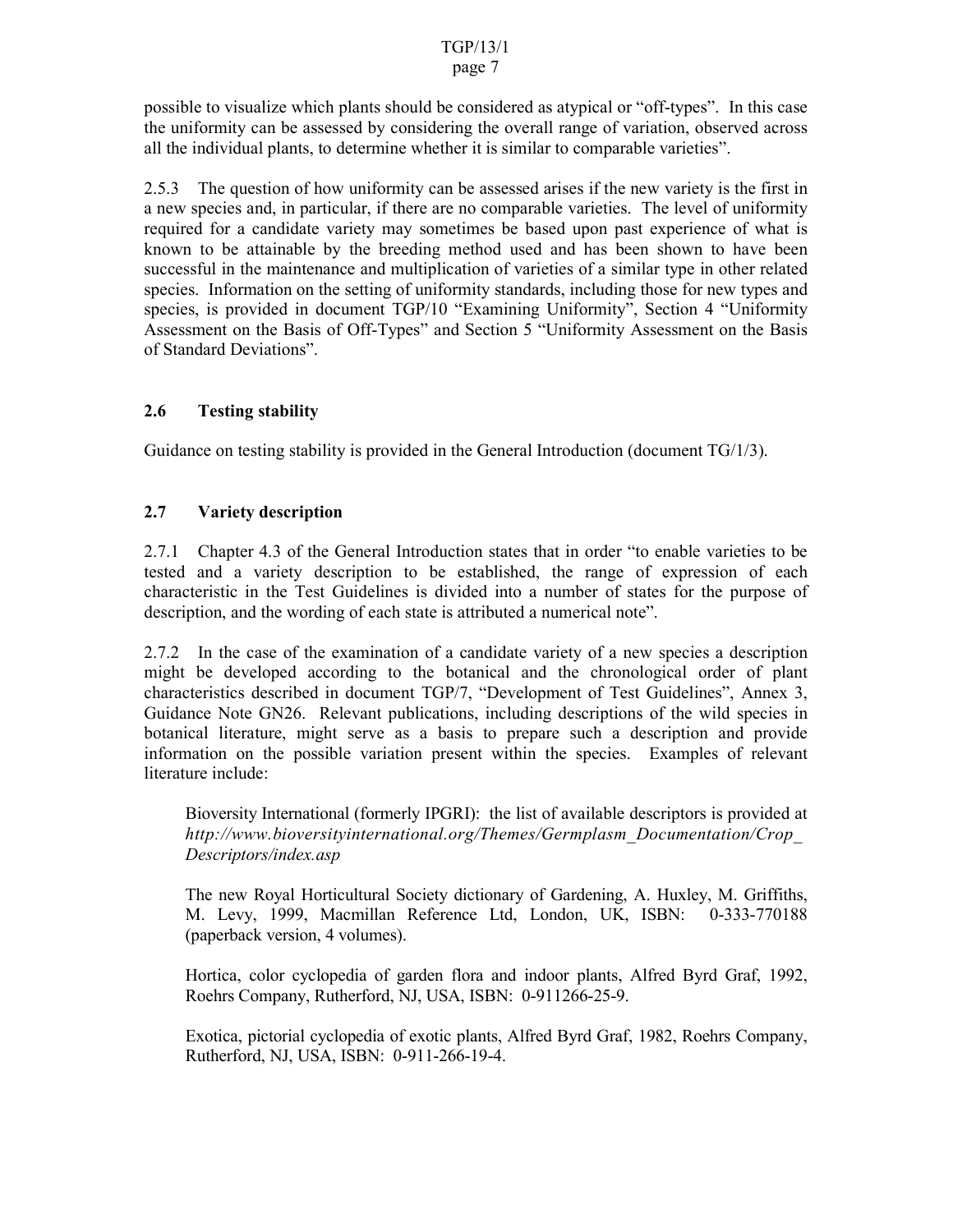Botanica, the illustrated A-Z of over 10,000 garden plants and how to cultivate them, 1999, third edition, Welcome Rain Publisher LLc, New York, USA, ISBN: 1-56649-175-4.

2.7.3 In situations where the variety is the first of the species to be examined by any member of the Union and there are few, or no, varieties of common knowledge against which to make a direct comparison, it is important to choose characteristics which will give a precise indication of the variety, whilst taking into account the fact that little information exists about other varieties of common knowledge, as well as leaving the possibility open for future varieties to be developed which could express different traits. For this reason it is preferable to consider the range of variation within the plant species and to:

(a) select a set of, more or less, general plant characteristics, starting with a description of the whole plant (shape, length, width), followed by the plant organs such as: stems, leaves, inflorescence, flower, flower parts, fruits etc, as applied in botanical (or Linnaean) descriptions (cf. Dictionary of Gardening);

(b) list these characteristics in a Table of Characteristics in the format of Test Guidelines;

(c) states of expression are not required for the characteristics at this stage, but to mention the actual value of the qualitative characteristic, e.g.: 'netted', 'kidney-shaped', etc;

(d) observe (and consequently describe) qualitative characteristics rather than quantitative or pseudo-qualitative characteristics, since that greatly reduces the chances of allocating an incorrect state of expression;

(e) if pseudo-qualitative or quantitative characteristics need to be used, instead of using states of expression (as the extremes are not known), in these cases only for the time being to mention the actual measured value, e.g. "plant height approximately 80 cm". These data facilitate the formulation of states of expression later in the process (see Section 2.7.4).

2.7.4 When sufficient varieties of common knowledge, or other plant material, can be collected, or after applications for several varieties have been made for the same species, it should be possible to develop a list of characteristics with states of expression for that species according to the Test Guidelines format. At the time of developing authority test guidelines, more emphasis can be paid to quantitative and pseudo-qualitative characteristics, in addition to the qualitative characteristics which were used for the first varieties to have undergone DUS testing for that species. It is important to try to cover the maximum range of expression of the characteristics within the species concerned in order to develop the new guideline. It should further be kept in mind that future developments in breeding within the species could be inserted into the guideline. The attribution of states of expression should, therefore, leave open the possibility to extend the states of expression for that characteristic. An example of this could be the flower diameter, which might increase with breeding developments for the species. It would, therefore, be advisable to avoid the extreme states of expression for such a characteristic (very small (1) and very large (9)) to describe the first varieties within a species."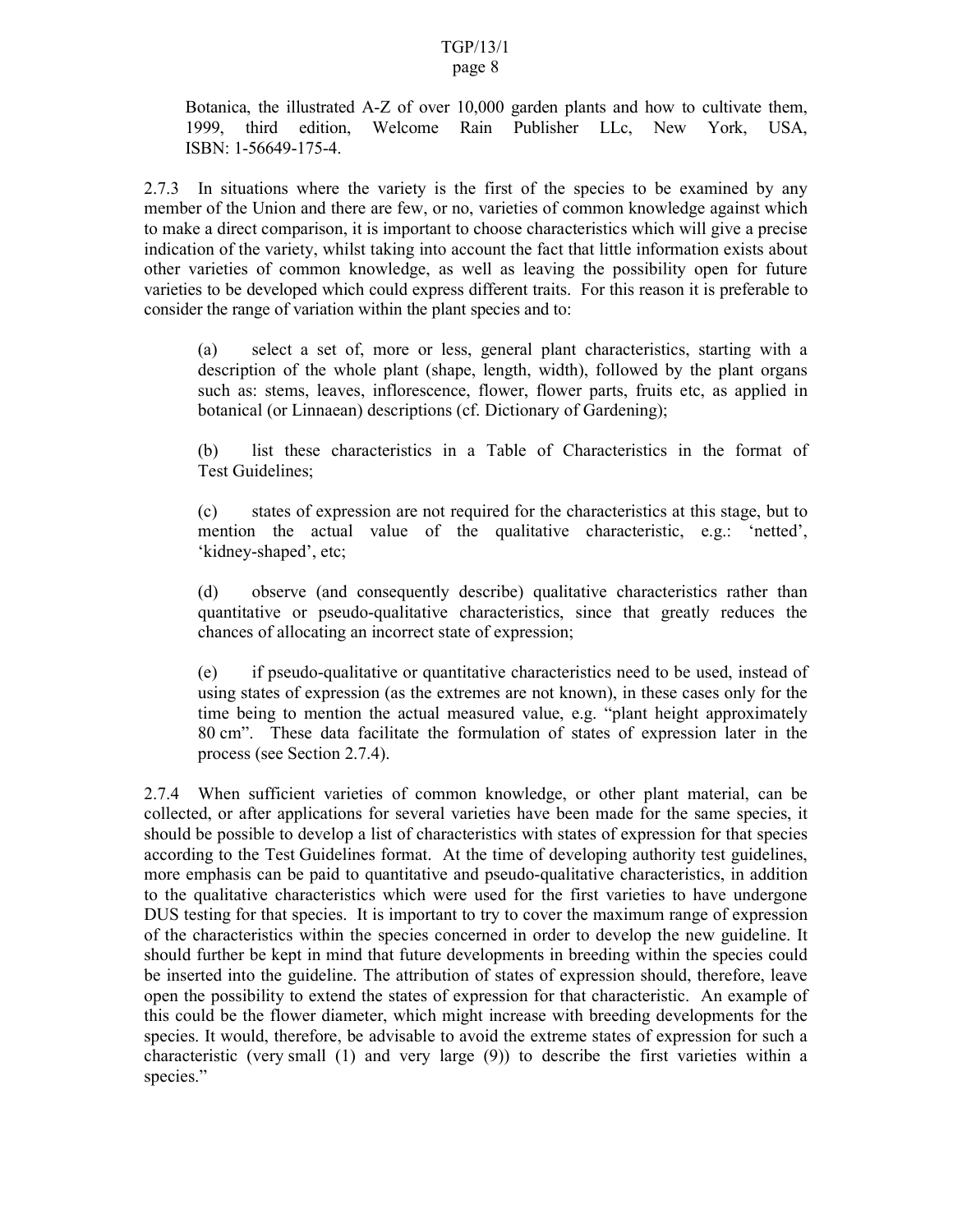#### **3. INTERSPECIFIC/INTERGENERIC HYBRIDS**

#### **3.1 Introduction to interspecific/intergeneric hybrids**

An interspecific, or intergeneric, hybrid can be considered as a special form of a new species. Although there is a large overlap with the items which are handled in the new species paragraphs of Chapter 2, this section considers the specific problems related to such hybrids.

## **3.2 Information provided by the Technical Questionnaire or application form**

Together with the species name of the parent varieties, the variety description and the species name of the most similar varieties provide useful information.

## **3.3 Preparation of the DUS examination**

3.3.1 The parent species may be well known but the resulting hybrid is new. An example is "plumcots" (*Prunus salicina* (Japanese plum) x *P*. *armeniaca* (apricot)). In this case, Test Guidelines exist for both parent species and could be used separately or in combination. The first step, in determining whether existing Test Guidelines would be appropriate, is to assess the variety characteristics and determine if the variety is more like one parent than the other. That information may already be available to the examiner via the Technical Questionnaire which the applicant has chosen to complete. With the aforementioned "plumcot" situation, the applicant could be of the opinion that the candidate resembles an apricot more than a Japanese plum, or *vice versa*, and would thus utilize the relevant Technical Questionnaire as the basis of the application; he could also be free to note down the characteristics which are attributable to the parent from the other species. In the planning of the DUS trial, further useful information on the expression of the characteristics of the interspecific/intergeneric candidate variety can be obtained by close analysis of the color photographs which the applicant may have provided together with the application. If one parent has strongly influenced the variety characteristics, then the Test Guidelines for that parent might be used. If a small number of characteristics or states do not correspond to the Test Guidelines selected, then the Test Guidelines for the other parent are also available as a possible source of further appropriate characteristics to enable a full variety description. If the examiner is still unsure about which Test Guidelines to use as the basis of the DUS test, (possibly because there may even be a 50:50 influence from both the parents) he could also request further information from the breeder in order to clarify matters. The resulting variety description at the end of the DUS examination may thus be a mixture of characteristics from both Test Guidelines used for the DUS test; according to the situation and if it is likely that there will be future candidate varieties with a similar parentage, it may become necessary to prepare new authority test guidelines for the interspecific/intergeneric hybrid and potentially new Test Guidelines if hybrid varieties are to be tested in the territories of other members of the Union.

3.3.2 Some Test Guidelines are designed to cover the testing of all varieties in a genus. When Test Guidelines are prepared for a genus, they are usually most suited to a few species within the genus, where there is testing experience. However, that should not limit their use, and genus based Test Guidelines are suitable for the testing of interspecific varieties, where there are not already Test Guidelines existing which cover the parent species of the interspecific hybrid.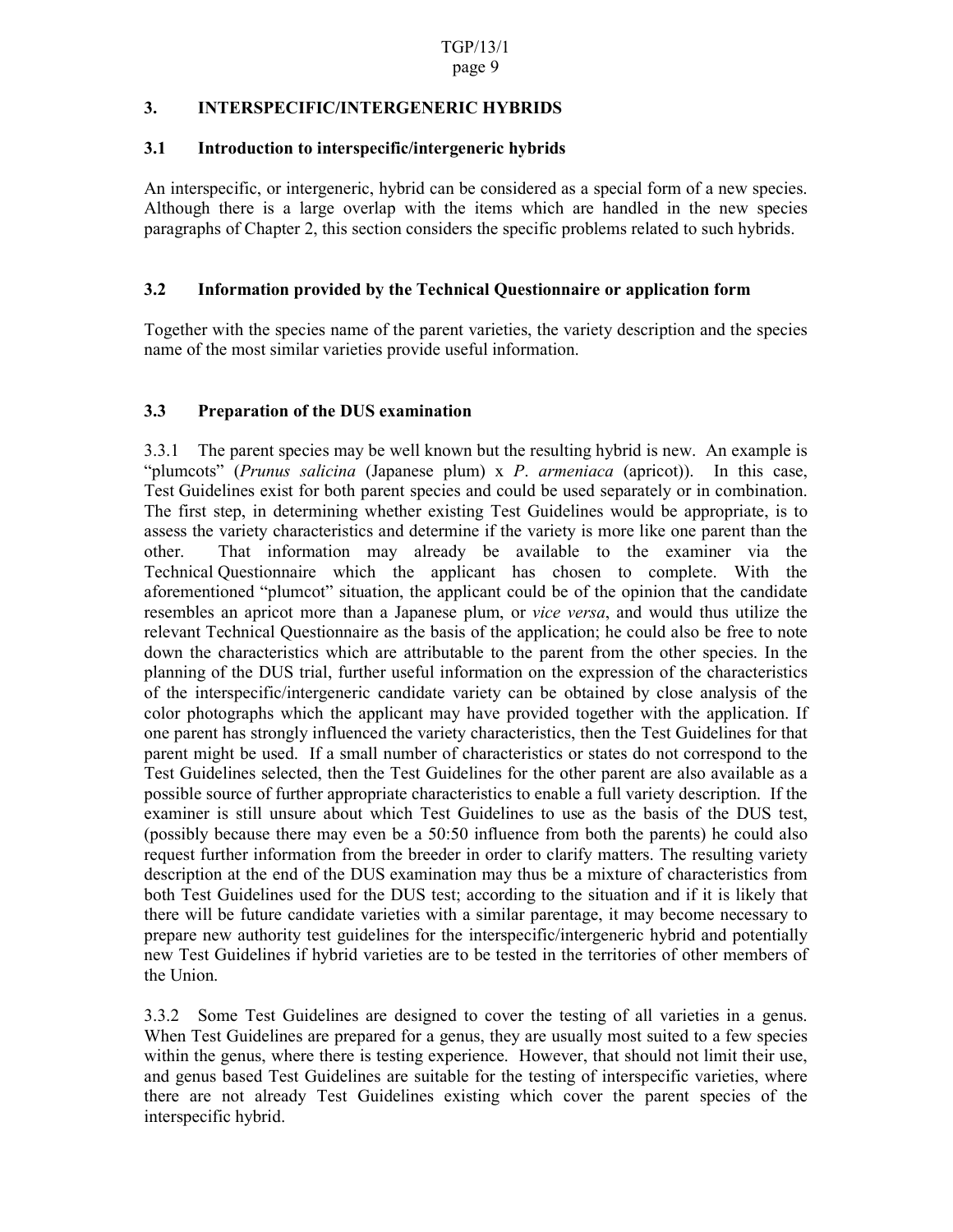#### TGP/13/1 page 10

#### 3.3.3 Where considered appropriate, according to the factors for prioritizing the commissioning of Test Guidelines set out in TGP/7 "Development of Test Guidelines", Section 2, proposals may be made for the development or revision of Test Guidelines.

## **3.4 Testing distinctness**

Guidance on testing distinctness is provided in the General Introduction and TGP/9 "Examining Distinctness".

#### **3.5 Testing uniformity**

3.5.1 It might be assumed that the uniformity standard applied to an interspecific/intergeneric hybrid should be the same as for its parents. However, that might not always be appropriate. For example, as a result of the crossing of different genera or species, sterility might be an outcome of the crossing. In the case of seed-propagated crops, the resulting interspecific/intergenic variety may be vegetatively propagated and as a consequence, different uniformity standards to the parents may be necessary.

3.5.2 Guidance on testing uniformity is provided in the General Introduction and TGP/10 "Examining Uniformity".

#### **3.6 Testing stability**

Guidance on testing stability is provided in the General Introduction (document TG/1/3).

#### **3.7 Variety description**

As mentioned in paragraph 3.3.1, the parent Test Guidelines, or in case of interspecific hybrids the Test Guidelines of a genus concerned, should be used if possible.

#### **4. NEW TYPES OF VARIETIES**

#### **4.1 Introduction to new types of varieties**

4.1.1 New breeding techniques are continually becoming available to breeders, often transposed from more advanced breeding or multiplication systems used in other species. More generally speaking, new types of varieties are particularly related to varieties propagated by methods which are new for the species concerned.

4.1.2 The DUS testing of new types of varieties does not differ in principle from the testing of any variety, since, unless otherwise specified, the same set of characteristics in the relevant Test Guidelines is applicable. The examiner should, however, be aware that new types of varieties may require additional considerations to be taken into account when setting up the trial design and assessing distinctness and uniformity.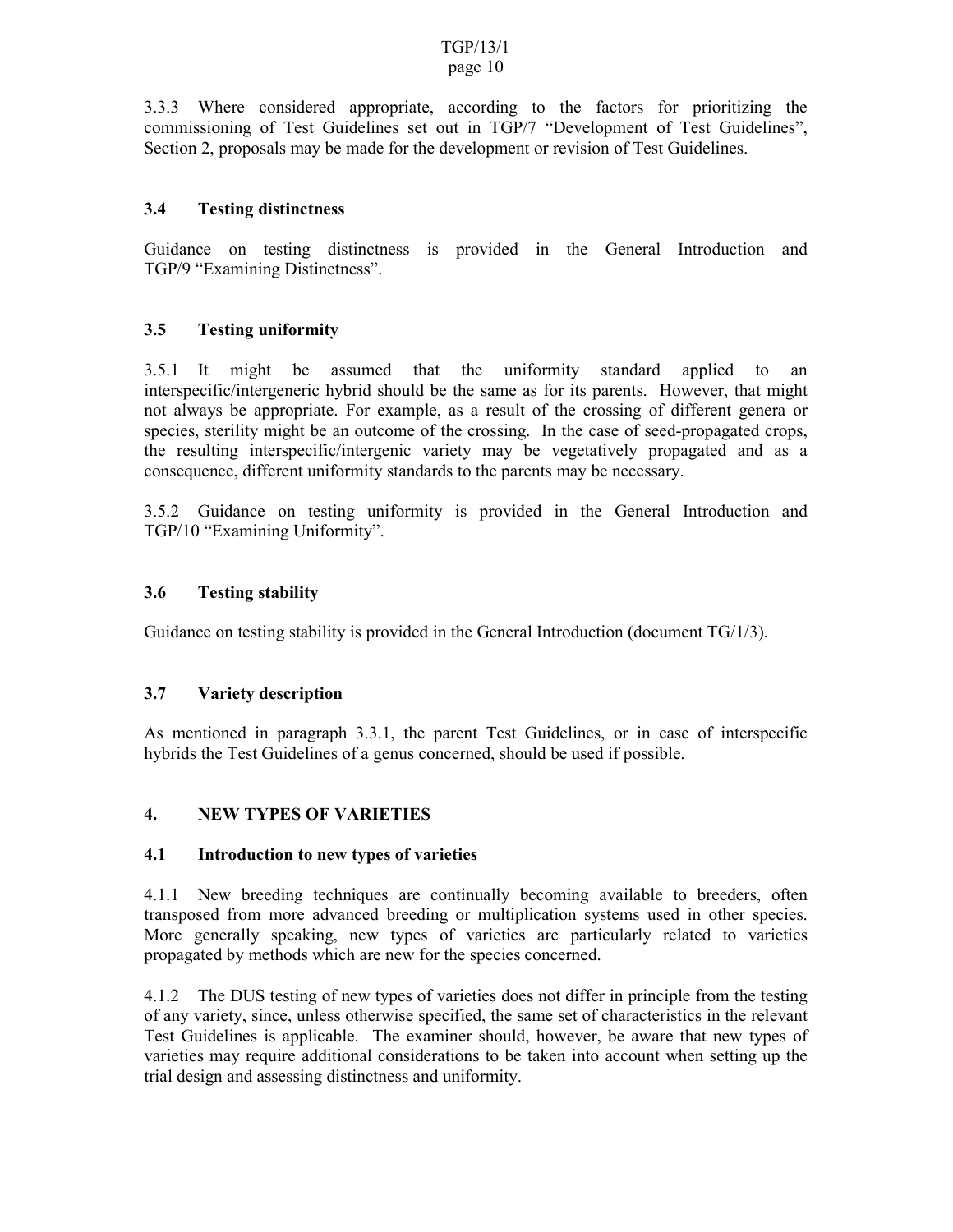#### TGP/13/1

#### page 11

#### **4.2 Information given in the Technical Questionnaire or application form**

4.2.1 The information given in the Technical Questionnaire or application form allows the examiner to identify a variety as a new type. If doubts arise as to whether the candidate is a new type of a variety, the breeder should be contacted to provide more detailed information, since it is important to know about the breeding background of the variety as well as its maintenance and reproduction. The examiner should find out from the breeder the features which make the new type different to varieties commonly developed in the species in question in order to gauge whether this information may have an impact on the usual preparation of the trial conditions and conduct of the technical examination.

4.2.2 It is important to collect as much information as possible on the new type, for example by searching for botanical literature or contacting research institutes.

4.2.3 It is highly recommended to contact examiners from other testing stations in order to find out if a similar variety has already been tested elsewhere, and if so, to learn as much as possible from their experience.

## **4.3 Preparation of the technical examination**

4.3.1 Most of the cases concerning a new type of variety relate to a new propagation method. Under these circumstances it is advisable to use as a starting point the Test Guidelines applicable to the species concerned. The examiner should use as many of the characteristics outlined in the Test Guidelines as possible, and only those which may not be expressed due to the nature of the new type should be excluded. The standards given in the Test Guidelines concerning distinctness and uniformity might need to be adapted (see Sections 4.5 and 4.6 below).

4.3.2 If there are special growing conditions for the new type of variety, the breeder should declare this. Depending on the breeding background and/or the method of propagation, if this is different from normal for a given species, the trial set up might need to be changed. For example, for certain species where hybrids are a new occurrence, the examiner needs to evaluate the possibility or necessity to include in the trial the parental lines. Depending on the hybrid system, it needs to be clarified which components need to be grown: It can be sufficient to include only the female and the male parent, but in other cases it might be necessary to include also the maintainer and/or restorer components.

4.3.3 In case of traditionally seed-propagated species where vegetatively propagated varieties appear, it might be appropriate to review the quantity of plant material requested and the number of growing cycles, taking into account the high level of uniformity expected for this material.

4.3.4 In case of seed-propagated varieties in a species where vegetative propagation is predominant, it might be helpful to grow both types of varieties, seed-propagated and vegetatively propagated, at the same time in order to get a better idea of the variation of the varieties in each propagation type. The same applies for species which are predominantly seed-propagated and where the new type is vegetatively propagated. This can be helpful for the definition of an adequate uniformity standard for the new type.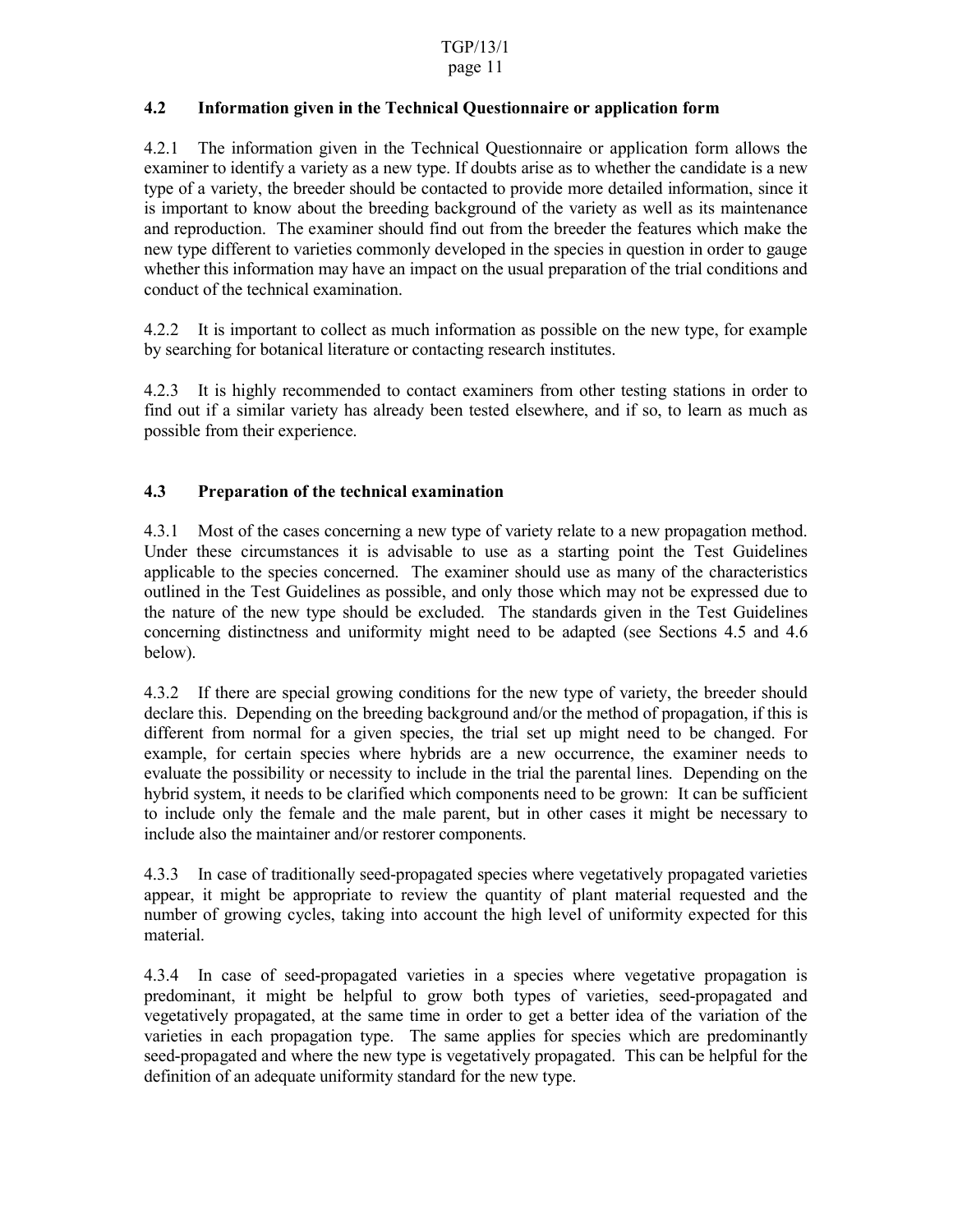#### **4.4 Testing distinctness**

4.4.1 The document TGP/3 "Varieties of common knowledge" gives guidance with respect to the varieties to be considered for comparison in the framework of the assessment of distinctness.

4.4.2 It should be noted that a different feature of propagation is not a basis for distinctness. In the same respect, a new type of variety is not distinct to an already existing variety of the commonly used propagation method just because it is more, or less, uniform. Consequently, the new type of variety should always be compared to the similar varieties of the same species although they might have different propagation methods.

4.4.3 Guidance on testing distinctness is provided in the General Introduction and TGP/9 "Examining Distinctness".

# **4.5 Testing uniformity**

4.5.1 General information on the principles of testing uniformity should be sought in TGP/10 "Examining Uniformity".

4.5.2 Uniformity standards are fixed taking into account the features of propagation. Often a new type differs in the way of propagation. Consequently, the usually applied standard in a species might need to be adapted to the new type.

4.5.3 If, in a normally seed-propagated species, the new type is vegetatively propagated, it should be no problem to apply the UPOV standards for vegetatively propagated species (by taking into account the sample size).

4.5.4 If, in a normally vegetatively propagated species, the new type is seed-propagated and self-pollinated, it might be helpful to grow both types side-by-side (as explained above) in order to see the difference in variation especially in the new type of variety. The examiner should try to find the adequate population standard, together with the adequate acceptance probability. Given the assumption that self-pollinated varieties by nature should not have a bigger intravarietal variation than vegetatively propagated varieties, the number of off-types allowed in the new type should be similar to those in the commonly used types.

4.5.5 If the new type is a cross-pollinated variety, relative uniformity standards should be applied. For some species, material with a similar method of propagation might exist in the market. This material could be grown in order to have an idea of its level of uniformity. However, relative uniformity standards might not exist because the new variety is the first of its type. In this case it is recommended to find out the uniformity standards applied in similar species where varieties of the same type have been tested already. It is important to choose a balanced uniformity standard: Setting the uniformity standard too low could have the consequence of protecting a variety with a large variation in the expression of its characteristics and this way making it more difficult to establish distinctness for subsequent candidate varieties of that new species or type. Setting uniformity standard too high may lead to the rejection of the variety although, under consideration of the genetic background, the variety could not be more uniform due to the inherent genetic variation.